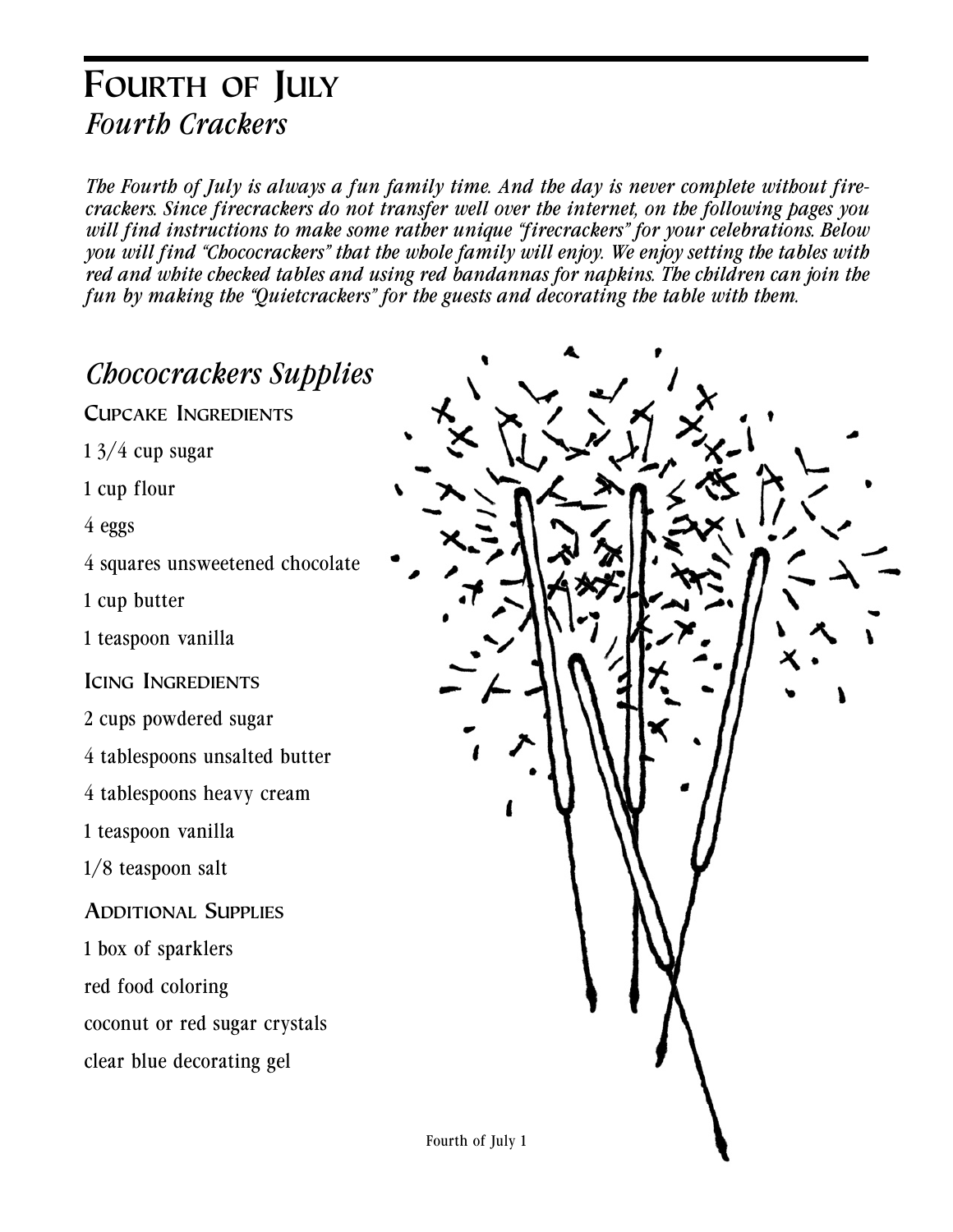# **FOURTH OF JULY** *Fourth Crackers, Page 2*

#### **CUPCAKE DIRECTIONS**

Combine sugar, flour, and eggs. Blend, do not over beat. Melt chocolate and butter in a double boiler. Cool. Combine flour mixture, chocolate mixture and vanilla. Blend and pour into greased muffin tins, about  $3/4$  full. Bake at 325 degrees for 30 to 40 minutes. (Makes 16 individual cupcakes and will make 8 chococrackers.)

#### **ICING DIRECTIONS**

In medium bowl beat first three ingredients, then add the rest of the ingredients and beat until smooth.

#### **ASSEMBLY DIRECTIONS**

- 1. Cook cupcakes and cool. Make icing.
- 2. Attach the bottoms of two cupcakes using icing to hold them together.
- 3. Ice the cupcakes, covering all surfaces.
- 4. Mix coconut with red food coloring or use red sugar crystals and cover the sides, leaving the top white.
- 5. Using the blue decorator gel, make a star on the top of the cupcake.
- 6. Insert a sparkler in the top of each one.
- 7. When serving light the sparklers for a decorative flare.







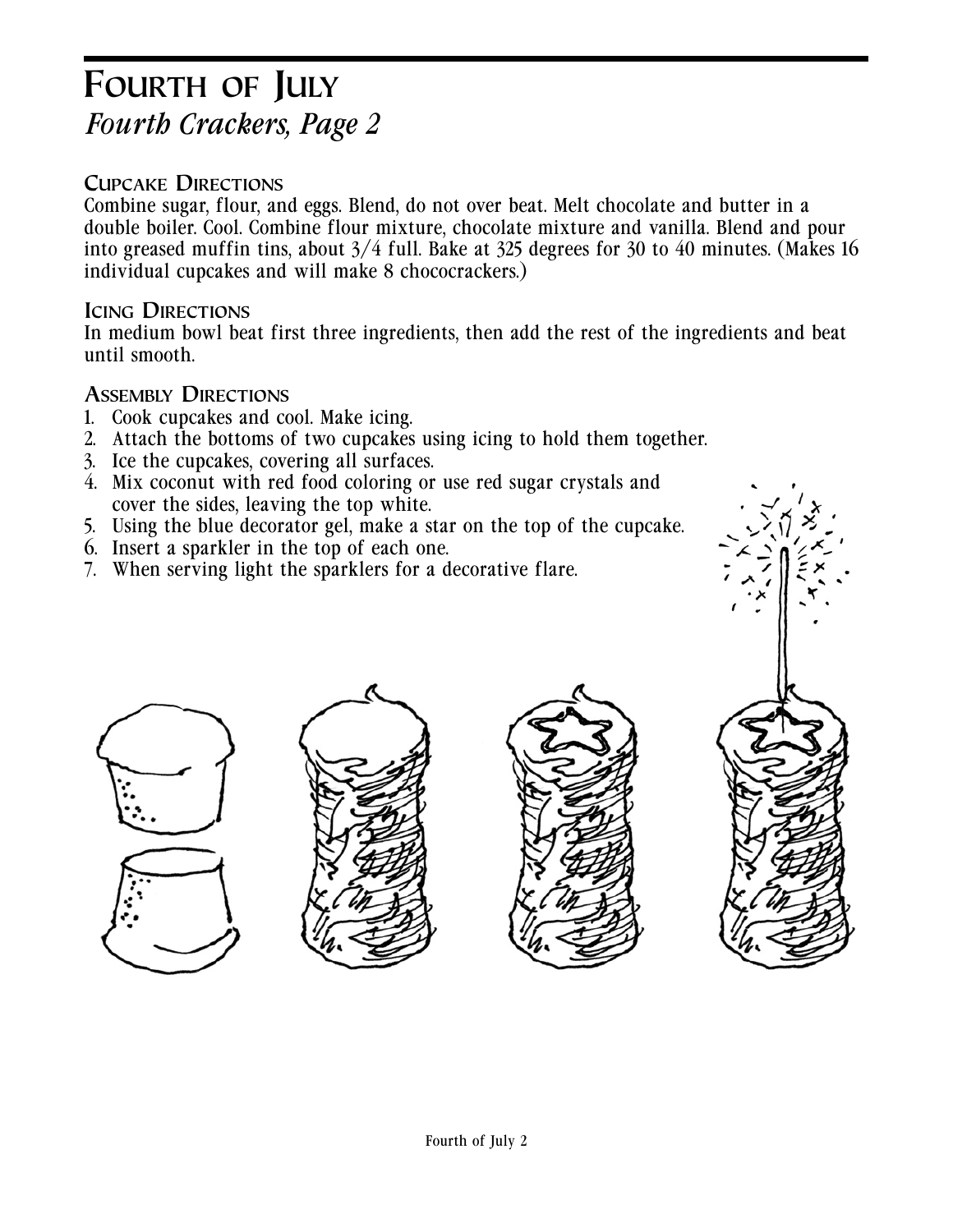# **FOURTH OF JULY** *Fourth Crackers, Page 3—Quietcrackers*

*Christmas parties in England often include "crackers." These are usually filled with small toys and paper crowns and explode with a loud pop when opened. Following are instructions on how to make a fun variation of these for the Fourth.*

*Supplies* toilet paper tube red tissue paper  $(at least 8" x 6")$ tape blue ribbon colored pencils or crayons filler (candy, toys, snacks)

### *Directions*

Fill the toilet paper tube with a fun assortment of items like red, white and blue M&M's, popcorn, Cracker Jack, balloons, small "five and dime" plastic toys, confetti, bubble gum, etc. Roll the filled tube in the tissue paper, taping it and twisting and tying off the ends with ribbon. Color and cut out one of the designs on these pages and wrap around the tissue-covered tube, taping it securely. At dinner have everyone pull off the ends and make loud popping noises!

| IN CONGRESS. JULY 4, 1776.                                                                                                                                                                                                                                                                                                                                                                                                                                                                                                                                                                                                                                                                                                                                                                                                                                                                                                                                                                                                                                                                                                                                                                                                                                                                                                                                                                                                                                                                                                                                                                                                                                                                                                                  |
|---------------------------------------------------------------------------------------------------------------------------------------------------------------------------------------------------------------------------------------------------------------------------------------------------------------------------------------------------------------------------------------------------------------------------------------------------------------------------------------------------------------------------------------------------------------------------------------------------------------------------------------------------------------------------------------------------------------------------------------------------------------------------------------------------------------------------------------------------------------------------------------------------------------------------------------------------------------------------------------------------------------------------------------------------------------------------------------------------------------------------------------------------------------------------------------------------------------------------------------------------------------------------------------------------------------------------------------------------------------------------------------------------------------------------------------------------------------------------------------------------------------------------------------------------------------------------------------------------------------------------------------------------------------------------------------------------------------------------------------------|
|                                                                                                                                                                                                                                                                                                                                                                                                                                                                                                                                                                                                                                                                                                                                                                                                                                                                                                                                                                                                                                                                                                                                                                                                                                                                                                                                                                                                                                                                                                                                                                                                                                                                                                                                             |
| Whe unanimous Declaration <sub>of the thirteen</sub> united States of Mmerica ,                                                                                                                                                                                                                                                                                                                                                                                                                                                                                                                                                                                                                                                                                                                                                                                                                                                                                                                                                                                                                                                                                                                                                                                                                                                                                                                                                                                                                                                                                                                                                                                                                                                             |
| D Getz in the lowest of human excets, it knows meefuary for ourprople to defectur the fectional bank which have connected them in<br>to which the Lewis of Nature and of Nature's God ontitle them , a chamb respect to the opinions of<br>pparak and u<br>We hold then truth tole<br>n an could squal, that to<br>Kom tothe<br>fif wident, that all m<br>kl. Quike,<br>un dh ne tujdit, Janunmusti an<br>it of Ilapp<br>That to be<br>lo, it is the stight of the Elight to also in to abolish at, an<br>ating of the<br>l Ilappi<br>t libily to eff<br>d. But us<br>e till his Aford ahe<br>v. to<br>d to the Ob<br>leeter; fn th<br>fo our floople, and est out their<br>$M_0$<br>He has afaited to combe<br>rgioing hi<br>Ter Quarter<br>di by var lavn<br>é tethni Ati of<br>$\mu_{\alpha}$<br>ati af the world:<br>dute tule<br>nd dielaring lir<br>nadem bzi <i>k</i> kar <i>Handa</i><br>ešte latit ilu<br>$H_{\rm c}$ $\chi$<br>insistably interesperse<br>We must, therefore,<br>ty, which denounces out the<br>the levelfore, the <i>Reprenentatives of the r</i> evaled Searces of Somerica, in Jimual <i>benegrefs, lifecul</i><br>Is in the Nime and by a <i>ddonty of the good Chipk of Haubalomic, folumaly frestilish and becelare , Thae thu</i><br>do<br>al lilleg<br>a tothe British La<br>l connation between the<br>Jui ana<br>Independent States, they have full Power to lary War, conclude Bu<br>et Allianow, atablish Comment , and be do all other Ada and The<br>And for the fight of the Deducation, with.<br>h abha caashina<br>e on Ke frosta<br>tun of élevine Picerdonae, coa mistreally<br>B.<br>Bigh Bartons<br>Womerni<br>gon Horser<br>M-Mygle<br>rjamin Kust<br>South Henry,<br>Sant Adam<br>San Linn |
| sutton, funnellt.<br>Lyman Hall.<br>90K <sub>n</sub> 0<br>John <u>Adams</u><br>10+ Paca<br>Ger Walton.<br>hiv Frankins<br>$A$ orton<br>The Stone<br>de berell of boyet the                                                                                                                                                                                                                                                                                                                                                                                                                                                                                                                                                                                                                                                                                                                                                                                                                                                                                                                                                                                                                                                                                                                                                                                                                                                                                                                                                                                                                                                                                                                                                                  |
| Overlap the other end here and secure here with tape.                                                                                                                                                                                                                                                                                                                                                                                                                                                                                                                                                                                                                                                                                                                                                                                                                                                                                                                                                                                                                                                                                                                                                                                                                                                                                                                                                                                                                                                                                                                                                                                                                                                                                       |